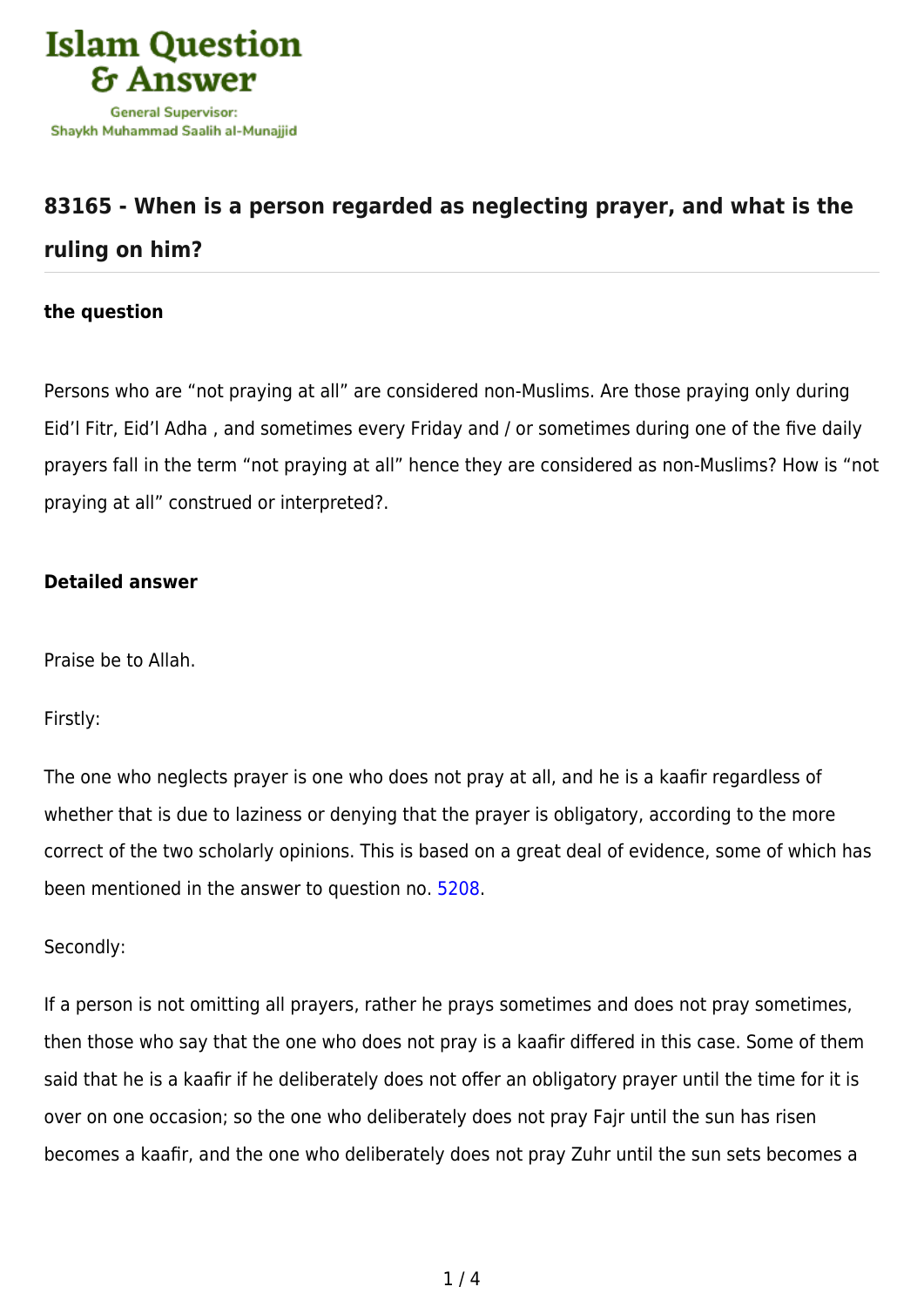

kaafir, because Zuhr may be joined with 'Asr, so the time for both is the same, when one has an excuse; and the same applies to Maghrib and 'Isha', the one who deliberately does not pray Maghrib until the time for 'Isha' ends becomes a kaafir.

Some of them say that he does not become a kaafir unless he fails to pray permanently.

Imam Muhammad ibn Nasr al-Marwazi (may Allaah have mercy on him) said: I heard Ishaaq say: It was narrated in a saheeh report from the Messenger of Allaah (peace and blessings of Allaah be upon him) that the one who does not pray is a kaafir. This was also the view of the scholars from the time of the Prophet (peace and blessings of Allaah be upon him) until the present, that the one who deliberately does not pray with no excuse, until the time for the prayer ends, becomes a kaafir. Until the time ends means delaying Zuhr until sunset or delaying Maghrib until dawn comes.

The end of the time for prayer is described thus because the Prophet (peace and blessings of Allaah be upon him) joined two prayers in 'Arafah and Muzdalifah, and when travelling, so he prayed one of them at the time of the other. When the Prophet (peace and blessings of Allaah be upon him) did the first prayer at the time of the second in one case, or the second at the time of the first in another case, the time for both became the same in cases where there is an excuse. Hence if a menstruating woman becomes pure before sunset, she is enjoined to pray both Zuhr and 'Asr, and if she becomes pure at the end of the night she is enjoined to pray Maghrib and 'Isha'. End quote from Ta'zeem Qadr al-Salaah (2/929).

Ibn Hazm (may Allaah be pleased with him) said: We have narrated from 'Umar ibn al-Khattaab (may Allaah be pleased with him), Mu'aadh ibn Jabal, Ibn Mas'ood, a number of the Sahaabah (may Allaah be pleased with them), and from Ibn al-Mubaarak, Ahmad ibn Hanbal, Ishaaq ibn Raahawayh (may Allaah have mercy on them)and from other Sahaabah (may Allaah be pleased with them),a total of seventeen, that the one who deliberately and knowingly does not offer an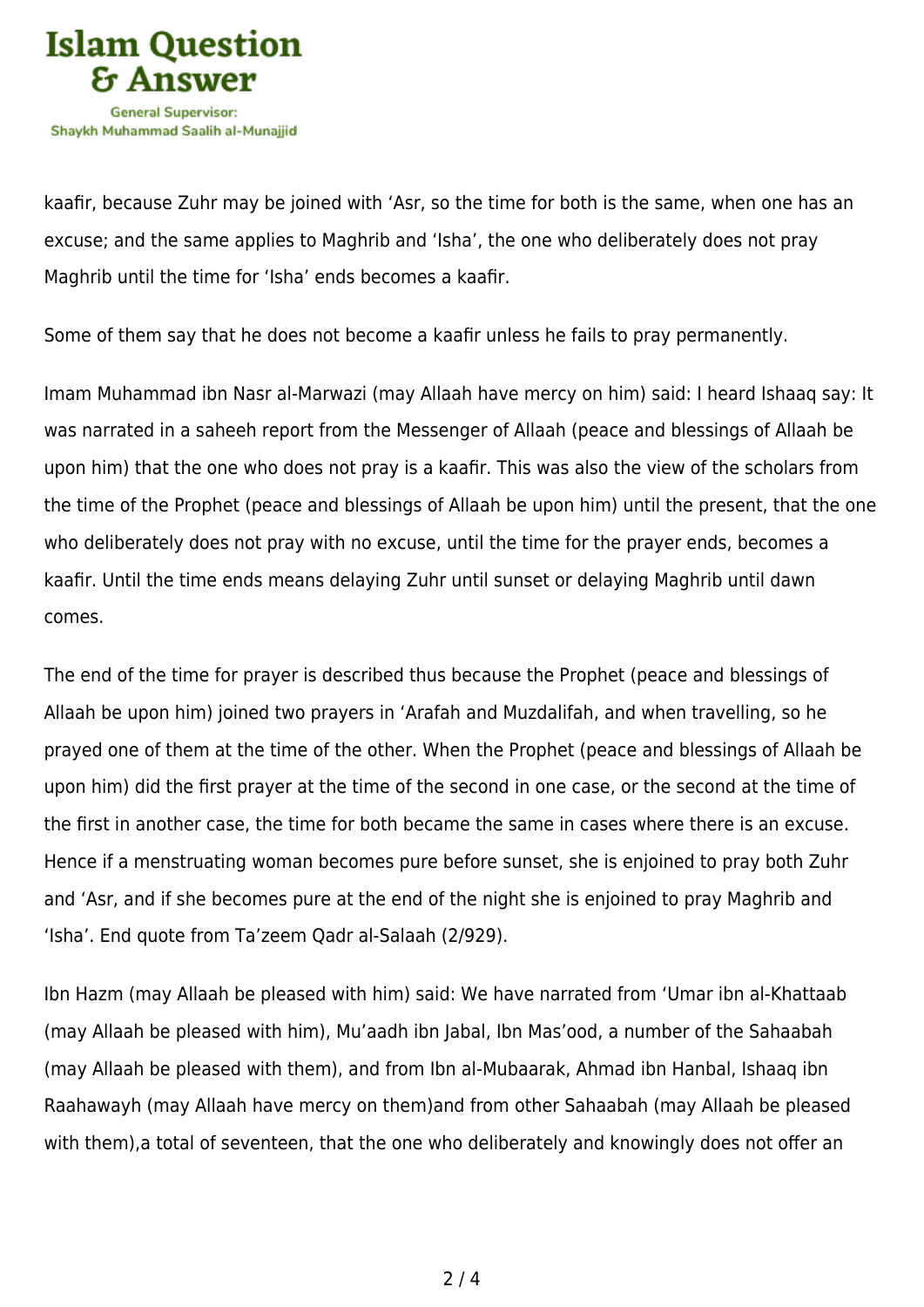

obligatory prayer until the time for it has ended becomes a kaafir and apostate. This is the view of 'Abd-Allaah ibn al-Maajishoon, the companion of Maalik, and of 'Abd al-Malik ibn Habeeb al-Andaloosi and others. End quote from al-Fasl fi'l-Milal wa'l-Ahwa' wa'l-Nihal (3/128).

And he (may Allaah have mercy on him) said: It was narrated from 'Umar, 'Abd al-Rahmaan ibn 'Awf, Mu'aadh ibn Jabal, Abu Hurayrah and others among the Sahaabah (may Allaah be pleased with them) that the one who deliberately does not offer an obligatory prayer once, until the time for it has ended, is a kaafir and an apostate. End quote from al-Muhalla (2/15).

Fatwas based on this view have been issued by the Standing Committee, under the leadership of Shaykh 'Abd al-'Azeez ibn Baaz (may Allaah have mercy on him). Fataawa al-Lajnah al-Daa'imah (6/40, 50).

Among those who have issued fatwas stating that the one who does not pray is not a kaafir unless he stops praying altogether or permanently is Shaykh Ibn 'Uthaymeen (may Allaah have mercy on him). He was asked about a person who prays sometimes and does not pray at other times. Is he a kaafir?

He replied: It seems to me that he is not a kaafir unless he does not pray at all. As for one who prays sometimes, he is not a kaafir because the Messenger (peace and blessings of Allaah be upon him) said: "Between a man and kufr and shirk there stands his giving up prayer." He did not say "giving up a prayer" (tarku salaatin) rather he said "giving up [the] prayer" (tark al-salaah). This implies not praying altogether. Similarly he said: "The covenant that distinguishes between us and them is prayer; whoever does not pray is a kaafir." Based on that we say: The one who prays sometimes and does not pray sometimes is not a kaafir. End quote from Majmoo' Fataawa Ibn 'Uthaymeen (12/55).

But he was asked about one who only prays Jumu'ah (Friday prayer) and he replied: He only prays Jumu'ah? Why does he only pray Jumu'ah?